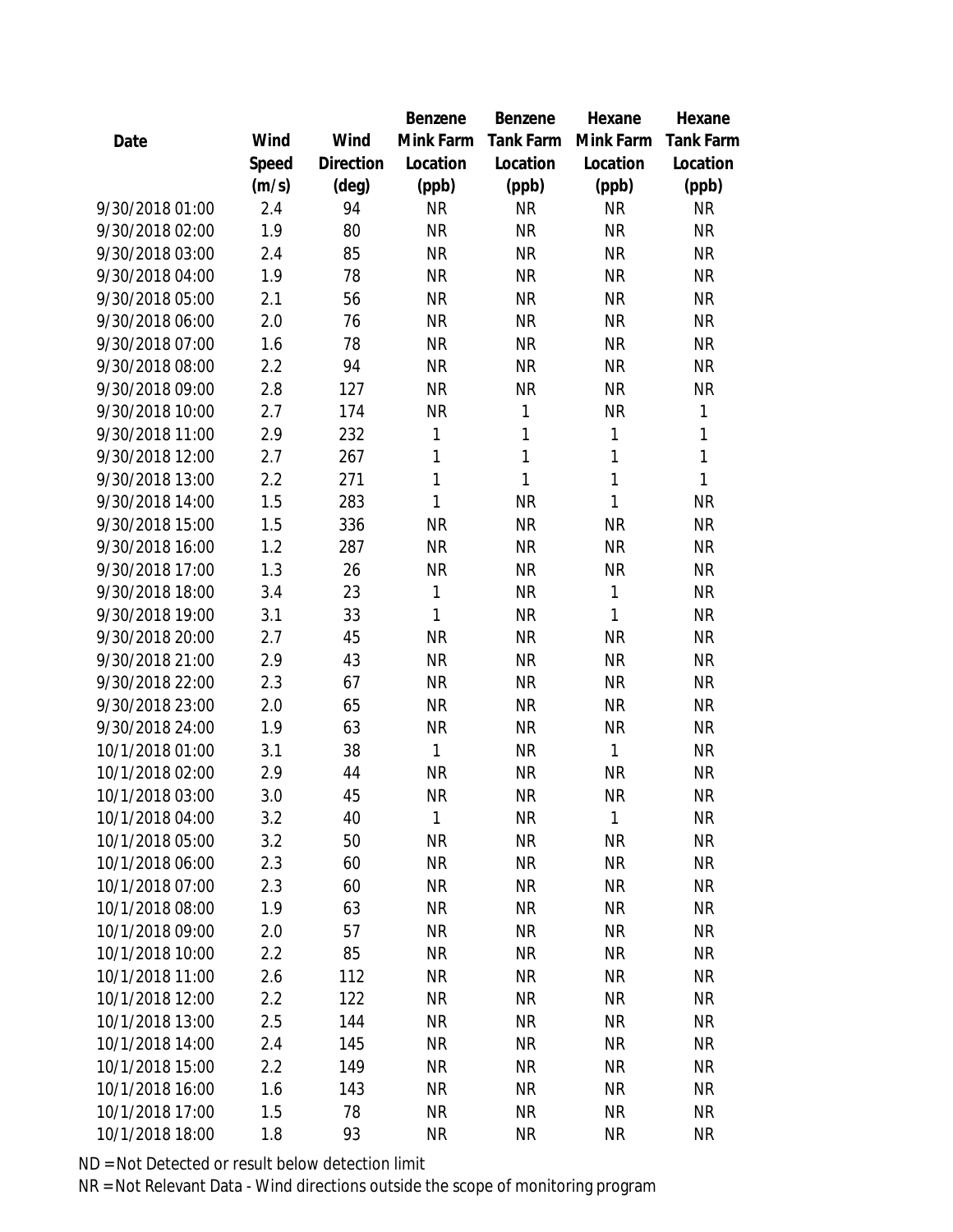|                 |       |           | <b>Benzene</b> | Benzene   | Hexane       | Hexane           |
|-----------------|-------|-----------|----------------|-----------|--------------|------------------|
| Date            | Wind  | Wind      | Mink Farm      | Tank Farm | Mink Farm    | <b>Tank Farm</b> |
|                 | Speed | Direction | Location       | Location  | Location     | Location         |
|                 | (m/s) | (deg)     | (ppb)          | (ppb)     | (ppb)        | (ppb)            |
| 10/1/2018 19:00 | 1.2   | 54        | <b>NR</b>      | <b>NR</b> | <b>NR</b>    | <b>NR</b>        |
| 10/1/2018 20:00 | 2.0   | 93        | <b>NR</b>      | <b>NR</b> | <b>NR</b>    | <b>NR</b>        |
| 10/1/2018 21:00 | 3.2   | 158       | <b>NR</b>      | <b>NR</b> | <b>NR</b>    | <b>NR</b>        |
| 10/1/2018 22:00 | 5.8   | 195       | <b>NR</b>      | 1         | <b>NR</b>    | 1                |
| 10/1/2018 23:00 | 6.7   | 207       | <b>NR</b>      | 1         | <b>NR</b>    | 1                |
| 10/1/2018 24:00 | 2.8   | 331       | <b>NR</b>      | <b>NR</b> | <b>NR</b>    | <b>NR</b>        |
| 10/2/2018 01:00 | 1.6   | 310       | <b>NR</b>      | <b>NR</b> | <b>NR</b>    | <b>NR</b>        |
| 10/2/2018 02:00 | 2.2   | 210       | <b>NR</b>      | 1         | <b>NR</b>    | 1                |
| 10/2/2018 03:00 | 3.8   | 192       | <b>NR</b>      | 1         | <b>NR</b>    | 1                |
| 10/2/2018 04:00 | 3.5   | 248       | 1              | 1         | 1            | 1                |
| 10/2/2018 05:00 | 3.0   | 266       | $\mathbf{1}$   | 1         | 1            | 3                |
| 10/2/2018 06:00 | 3.2   | 293       | 1              | <b>NR</b> | 1            | <b>NR</b>        |
| 10/2/2018 07:00 | 2.5   | 292       | 1              | <b>NR</b> | 1            | <b>NR</b>        |
| 10/2/2018 08:00 | 2.3   | 285       | 1              | <b>NR</b> | 1            | <b>NR</b>        |
| 10/2/2018 09:00 | 2.1   | 314       | 1              | <b>NR</b> | 1            | <b>NR</b>        |
| 10/2/2018 10:00 | 2.2   | 333       | $\mathbf{1}$   | <b>NR</b> | 1            | <b>NR</b>        |
| 10/2/2018 11:00 | 1.9   | 323       | 1              | <b>NR</b> | 1            | <b>NR</b>        |
| 10/2/2018 12:00 | 1.5   | 351       | 1              | <b>NR</b> | 1            | <b>NR</b>        |
| 10/2/2018 13:00 | 1.9   | 350       | 1              | <b>NR</b> | 1            | <b>NR</b>        |
| 10/2/2018 14:00 | 1.9   | 346       | $\mathbf{1}$   | <b>NR</b> | 1            | <b>NR</b>        |
| 10/2/2018 15:00 | 2.1   | 342       | $\mathbf{1}$   | <b>NR</b> | $\mathbf{1}$ | <b>NR</b>        |
| 10/2/2018 16:00 | 1.7   | 335       | <b>NR</b>      | <b>NR</b> | <b>NR</b>    | <b>NR</b>        |
| 10/2/2018 17:00 | 1.1   | 27        | 1              | <b>NR</b> | 1            | <b>NR</b>        |
| 10/2/2018 18:00 | 1.3   | 35        | 1              | <b>NR</b> | 1            | <b>NR</b>        |
| 10/2/2018 19:00 | 0.8   | 57        | <b>NR</b>      | <b>NR</b> | <b>NR</b>    | <b>NR</b>        |
| 10/2/2018 20:00 | 0.7   | 53        | <b>NR</b>      | <b>NR</b> | <b>NR</b>    | <b>NR</b>        |
| 10/2/2018 21:00 | 1.9   | 83        | <b>NR</b>      | <b>NR</b> | <b>NR</b>    | <b>NR</b>        |
| 10/2/2018 22:00 | 2.3   | 103       | <b>NR</b>      | <b>NR</b> | NR           | <b>NR</b>        |
| 10/2/2018 23:00 | 2.8   | 114       | <b>NR</b>      | <b>NR</b> | <b>NR</b>    | <b>NR</b>        |
| 10/2/2018 24:00 | 2.0   | 102       | <b>NR</b>      | <b>NR</b> | <b>NR</b>    | <b>NR</b>        |
| 10/3/2018 01:00 | 3.0   | 119       | <b>NR</b>      | <b>NR</b> | <b>NR</b>    | <b>NR</b>        |
| 10/3/2018 02:00 | 2.9   | 119       | <b>NR</b>      | <b>NR</b> | <b>NR</b>    | <b>NR</b>        |
| 10/3/2018 03:00 | 2.5   | 126       | <b>NR</b>      | <b>NR</b> | <b>NR</b>    | <b>NR</b>        |
| 10/3/2018 04:00 | 2.4   | 131       | <b>NR</b>      | <b>NR</b> | <b>NR</b>    | <b>NR</b>        |
| 10/3/2018 05:00 | 2.9   | 144       | <b>NR</b>      | <b>NR</b> | <b>NR</b>    | <b>NR</b>        |
| 10/3/2018 06:00 | 4.3   | 161       | <b>NR</b>      | <b>NR</b> | <b>NR</b>    | <b>NR</b>        |
| 10/3/2018 07:00 | 5.3   | 170       | <b>NR</b>      | 1         | <b>NR</b>    | 1                |
| 10/3/2018 08:00 | 5.2   | 171       | <b>NR</b>      | 1         | <b>NR</b>    | 1                |
| 10/3/2018 09:00 | 4.9   | 180       | <b>NR</b>      | 1         | <b>NR</b>    | 1                |
| 10/3/2018 10:00 | 4.8   | 196       | <b>NR</b>      | 1         | <b>NR</b>    | 1                |
| 10/3/2018 11:00 | 5.1   | 199       | <b>NR</b>      | 1         | <b>NR</b>    | 1                |
| 10/3/2018 12:00 | 5.7   | 205       | <b>NR</b>      | 1         | <b>NR</b>    | 1                |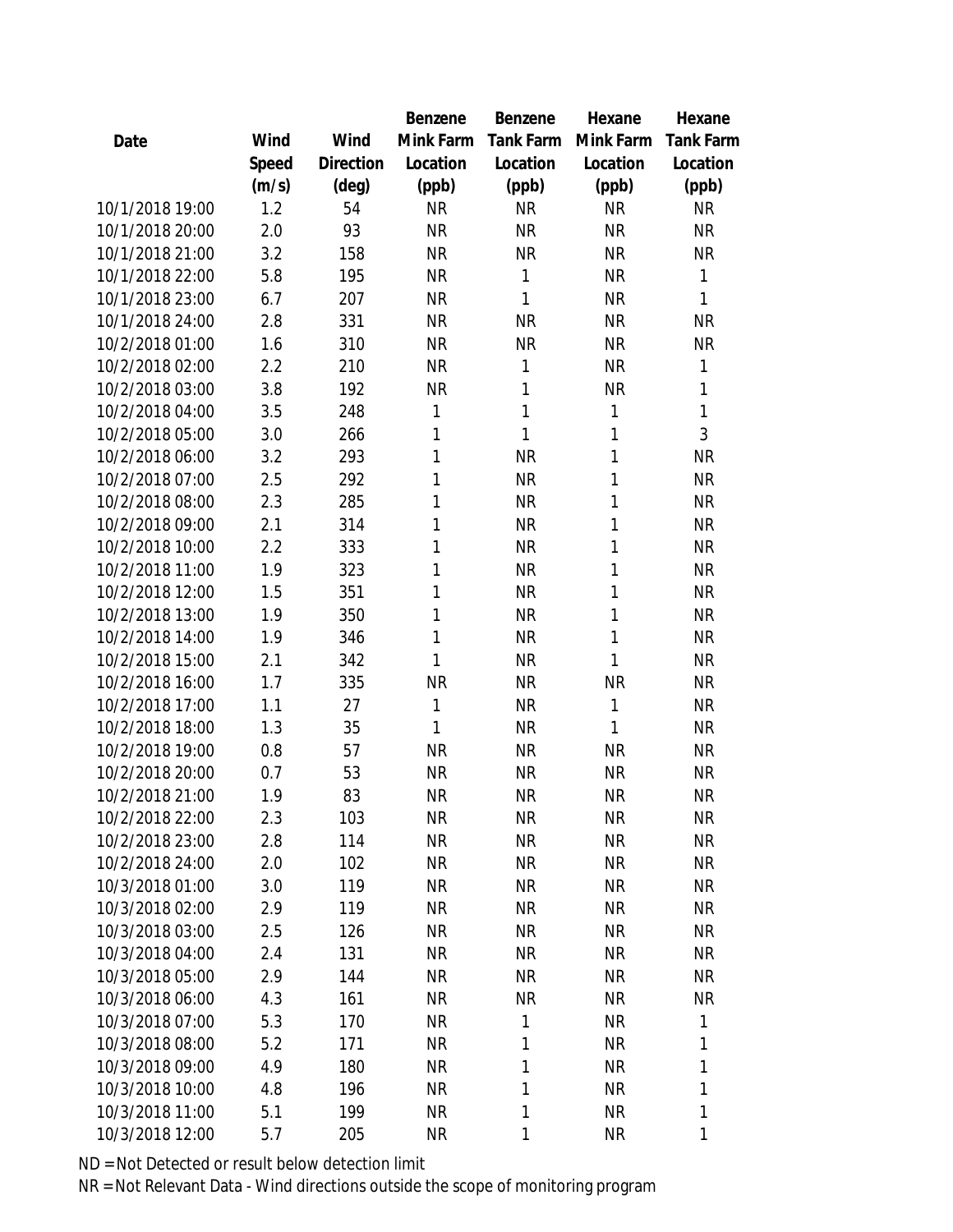|                 |       |                | Benzene   | Benzene   | Hexane    | Hexane    |
|-----------------|-------|----------------|-----------|-----------|-----------|-----------|
| Date            | Wind  | Wind           | Mink Farm | Tank Farm | Mink Farm | Tank Farm |
|                 | Speed | Direction      | Location  | Location  | Location  | Location  |
|                 | (m/s) | (deg)          | (ppb)     | (ppb)     | (ppb)     | (ppb)     |
| 10/3/2018 13:00 | 6.2   | 206            | <b>NR</b> | 1         | <b>NR</b> | 1         |
| 10/3/2018 14:00 | 7.3   | 210            | <b>NR</b> | 1         | <b>NR</b> | 1         |
| 10/3/2018 15:00 | 7.4   | 208            | <b>NR</b> | 1         | <b>NR</b> | 1         |
| 10/3/2018 16:00 | 7.6   | 208            | <b>NR</b> | 1         | <b>NR</b> | 1         |
| 10/3/2018 17:00 | 7.9   | 207            | <b>NR</b> | 1         | <b>NR</b> | 1         |
| 10/3/2018 18:00 | 7.4   | 208            | <b>NR</b> | 1         | <b>NR</b> | 1         |
| 10/3/2018 19:00 | 6.5   | 207            | <b>NR</b> | 1         | <b>NR</b> | 1         |
| 10/3/2018 20:00 | 6.4   | 198            | <b>NR</b> | 1         | <b>NR</b> | 1         |
| 10/3/2018 21:00 | 6.3   | 203            | <b>NR</b> | 1         | <b>NR</b> | 1         |
| 10/3/2018 22:00 | 6.8   | 201            | <b>NR</b> | 1         | <b>NR</b> | 1         |
| 10/3/2018 23:00 | 6.9   | 207            | <b>NR</b> | 1         | <b>NR</b> | 1         |
| 10/3/2018 24:00 | 6.9   | 213            | <b>NR</b> | 1         | <b>NR</b> | 1         |
| 10/4/2018 01:00 | 7.1   | 219            | <b>NR</b> | 1         | <b>NR</b> | 1         |
| 10/4/2018 02:00 | 6.3   | 244            | 1         | 1         | 1         | 1         |
| 10/4/2018 03:00 | 3.8   | 268            | 1         | 1         | 1         | 1         |
| 10/4/2018 04:00 | 3.9   | 302            | 1         | <b>NR</b> | 1         | <b>NR</b> |
| 10/4/2018 05:00 | 4.5   | 338            | 1         | <b>NR</b> | 1         | <b>NR</b> |
| 10/4/2018 06:00 | 4.2   | 345            | 1         | <b>NR</b> | 1         | <b>NR</b> |
| 10/4/2018 07:00 | 3.6   | 353            | 1         | <b>NR</b> | 1         | <b>NR</b> |
| 10/4/2018 08:00 | 3.9   | $\overline{2}$ | 1         | <b>NR</b> | 1         | <b>NR</b> |
| 10/4/2018 09:00 | 3.8   | 345            | 1         | <b>NR</b> | 1         | <b>NR</b> |
| 10/4/2018 10:00 | 4.5   | 6              | 1         | <b>NR</b> | 1         | <b>NR</b> |
| 10/4/2018 11:00 | 4.9   | 27             | 1         | <b>NR</b> | 1         | <b>NR</b> |
| 10/4/2018 12:00 | 5.2   | 24             | 1         | <b>NR</b> | 1         | <b>NR</b> |
| 10/4/2018 13:00 | 5.5   | 27             | 1         | <b>NR</b> | 1         | <b>NR</b> |
| 10/4/2018 14:00 | 5.2   | 20             | 1         | <b>NR</b> | 1         | <b>NR</b> |
| 10/4/2018 15:00 | 5.4   | 24             | 1         | <b>NR</b> | 1         | <b>NR</b> |
| 10/4/2018 16:00 | 4.8   | 37             | 1         | ΝR        | 1         | <b>NR</b> |
| 10/4/2018 17:00 | 5.0   | 33             | 1         | <b>NR</b> | 1         | <b>NR</b> |
| 10/4/2018 18:00 | 4.8   | 39             | 1         | <b>NR</b> | 1         | <b>NR</b> |
| 10/4/2018 19:00 | 4.5   | 32             | 1         | <b>NR</b> | 1         | <b>NR</b> |
| 10/4/2018 20:00 | 3.8   | 35             | 1         | <b>NR</b> | 1         | <b>NR</b> |
| 10/4/2018 21:00 | 3.0   | 32             | 1         | <b>NR</b> | 1         | <b>NR</b> |
| 10/4/2018 22:00 | 2.2   | 35             | 1         | <b>NR</b> | 1         | <b>NR</b> |
| 10/4/2018 23:00 | 1.5   | 59             | <b>NR</b> | <b>NR</b> | <b>NR</b> | <b>NR</b> |
| 10/4/2018 24:00 | 2.1   | 80             | <b>NR</b> | <b>NR</b> | <b>NR</b> | <b>NR</b> |
| 10/5/2018 01:00 | 2.2   | 88             | <b>NR</b> | <b>NR</b> | <b>NR</b> | <b>NR</b> |
| 10/5/2018 02:00 | 2.9   | 102            | <b>NR</b> | <b>NR</b> | <b>NR</b> | <b>NR</b> |
| 10/5/2018 03:00 | 2.3   | 92             | <b>NR</b> | <b>NR</b> | <b>NR</b> | <b>NR</b> |
| 10/5/2018 04:00 | 2.3   | 91             | <b>NR</b> | <b>NR</b> | <b>NR</b> | <b>NR</b> |
| 10/5/2018 05:00 | 2.7   | 111            | <b>NR</b> | <b>NR</b> | <b>NR</b> | <b>NR</b> |
| 10/5/2018 06:00 | 2.8   | 125            | <b>NR</b> | <b>NR</b> | <b>NR</b> | <b>NR</b> |